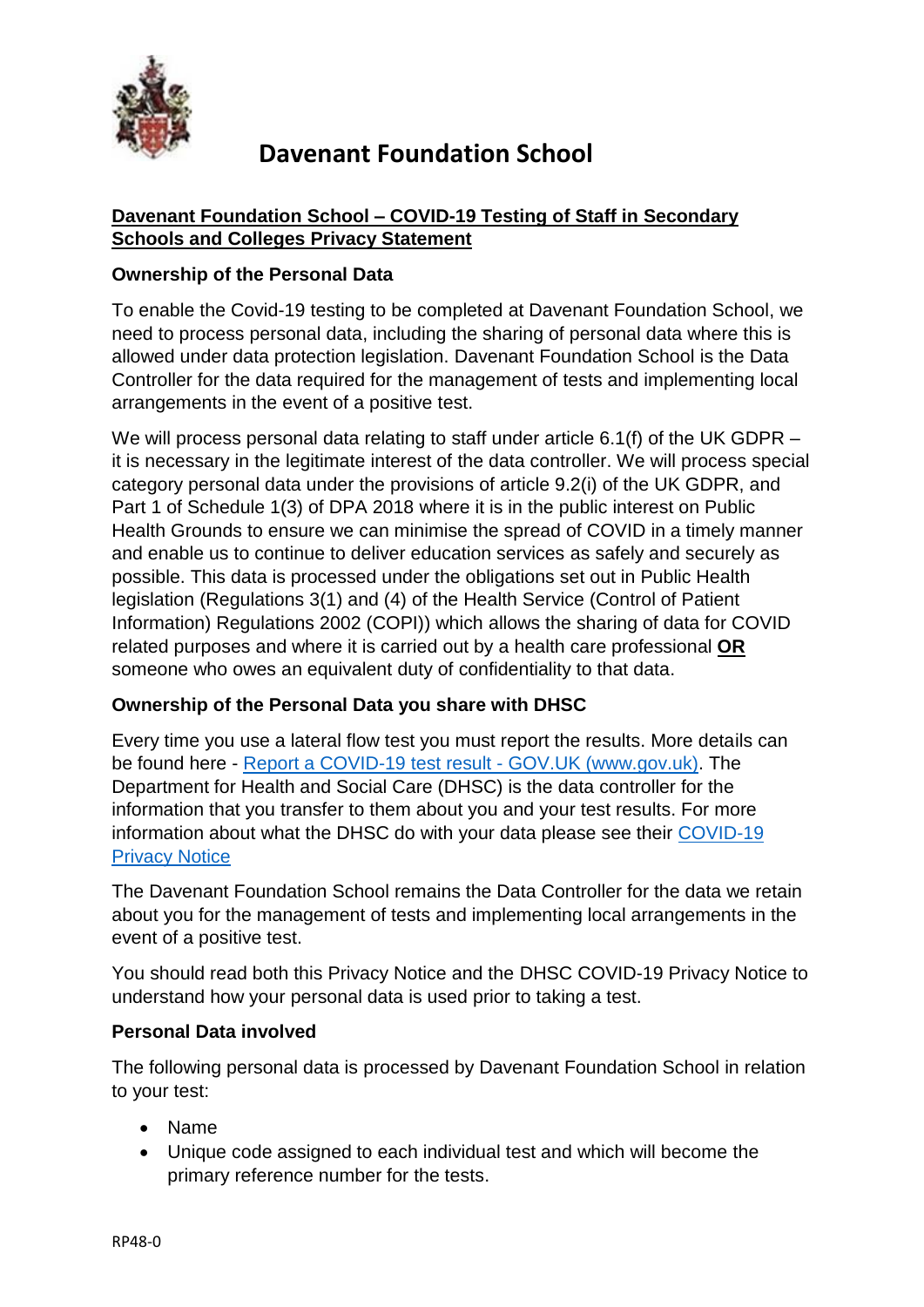

Test result

For more information about what the DHSC do with your data, please see their [COVID-19 Privacy Notice](https://www.gov.uk/government/publications/coronavirus-covid-19-testing-privacy-information)

#### **How we store your personal information**

Davenant Foundation School will maintain a test kit log, which will record against your name details of the testing kit, which has been provided to you. Davenant Foundation School may also record Personal Data about you in its internal COVID-19 test register (Davenant Foundation School's COVID-19 test register will not be shared with DHSC). This information will only be stored securely on locally managed systems with appropriate access controls in school, and will only be accessible to personnel involved in the management of tests and implementing local arrangements in the event of a positive test.

Davenant Foundation School will retain its test kit log and COVID-19 test register for a period of twelve (12) months from the date of the last entries made by the school into them.

For more information about what the DHSC do with your data please see their [COVID-19 Privacy Notice](https://www.gov.uk/government/publications/coronavirus-covid-19-testing-privacy-information)

#### **Processing of Personal Data Relating to Positive test results**

We will use this information to enact our own COVID isolation and control processes without telling anyone who it is that has received the positive test.

For more information about what the DHSC do with your data please see their [COVID-19 Privacy Notice](https://www.gov.uk/government/publications/coronavirus-covid-19-testing-privacy-information)

This information will be kept by the school for a period of twelve (12) months and by the NHS for eight (8) years.

#### **Processing of Personal Data Relating to Negative and Void test results**

We will record a negative and void result for the purpose of stock controls of tests and general performance of the testing process.

#### **Data Sharing Partners**

The personal data associated with test results will be shared with

- DHSC, NHS, PHE to ensure that they can undertake the necessary Test and Trace activities and to conduct research and compile statistical information about Coronavirus.
- Your GP the NHS may share the information you provide with your GP to maintain your medical records and to offer support and guidance as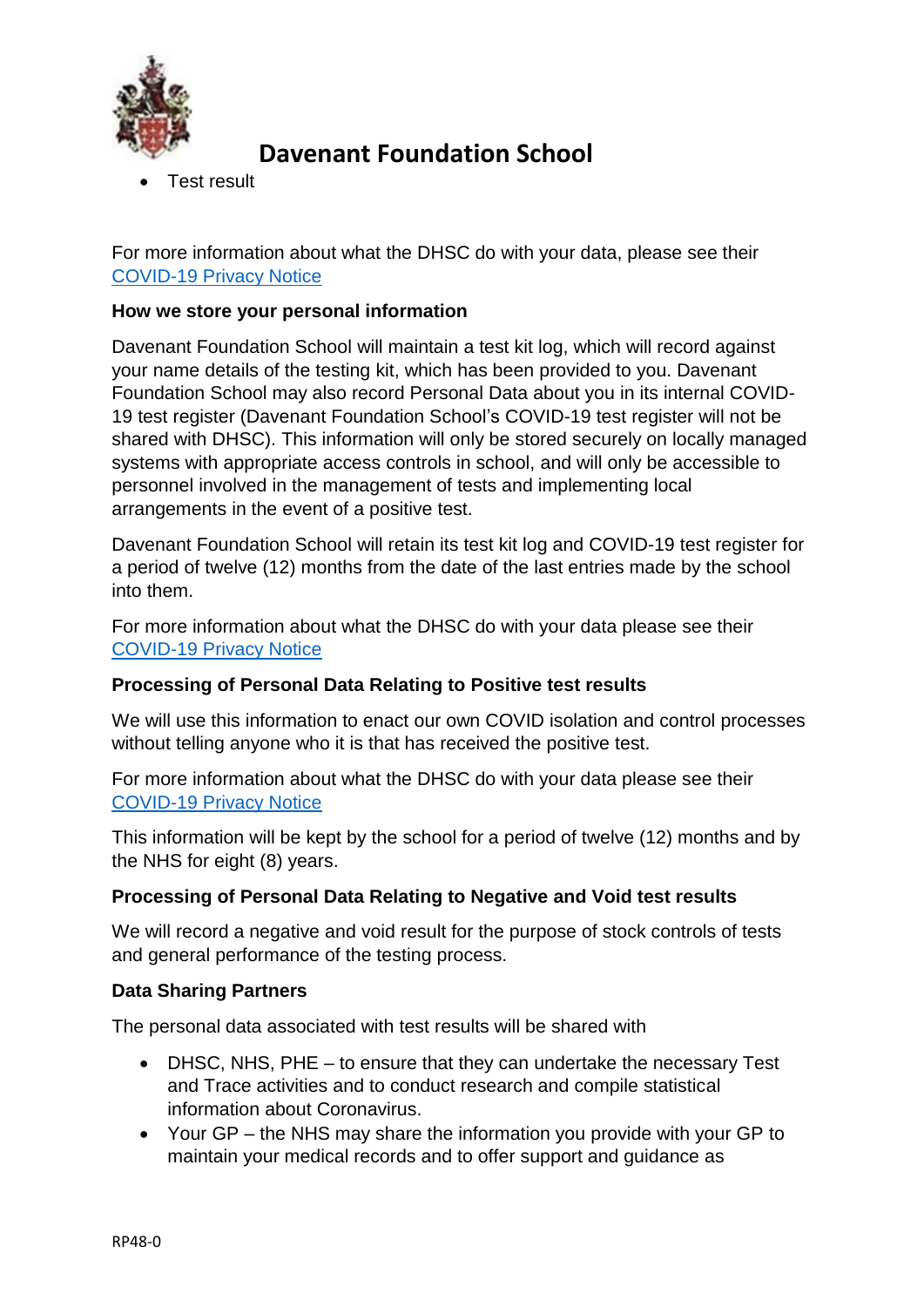

necessary. Any data you provide to the school will not be shared with your GP.

 Local Government to undertake local public health duties and to record and analyse local spreads.

Personal Data in Davenant Foundation School's test kit log will be shared with DHSC to identify which test kit has been given to which individual in the event of a product recall. The school will not share its internal COVID-19 results register with DHSC.

### **Your Rights**

Under data protection law, you have rights including:

**Your right of access** - You have the right to ask us for copies of your personal information.

**Your right to rectification** - You have the right to ask us to rectify personal information you think is inaccurate. You also have the right to ask us to complete information you think is incomplete.

**Your right to erasure** - You have the right to ask us to erase your personal information in certain circumstances.

**Your right to restriction of processing** - You have the right to ask us to restrict the processing of your personal information in certain circumstances.

**Your right to object to processing** - You have the the right to object to the processing of your personal information in certain circumstances.

**Your right to data portability** - You have the right to ask that we transfer the personal information you gave us to another organisation, or to you, in certain circumstances.

You are not required to pay any charge for exercising your rights. If you make a request, we have one month to respond to you.

Please contact the Data Protection Officer, Lauri Almond, at [IGS@essex.gov.uk](mailto:IGS@essex.gov.uk) if you wish to make a request.

#### **How to complain**

If you have any concerns about our use of your personal information, you can make a complaint to us at Davenant Foundation School, Chester Road, Loughton, Essex, IG10 2LD.

You can also complain to the ICO if you are unhappy with how we have used your data.

The ICO's address: